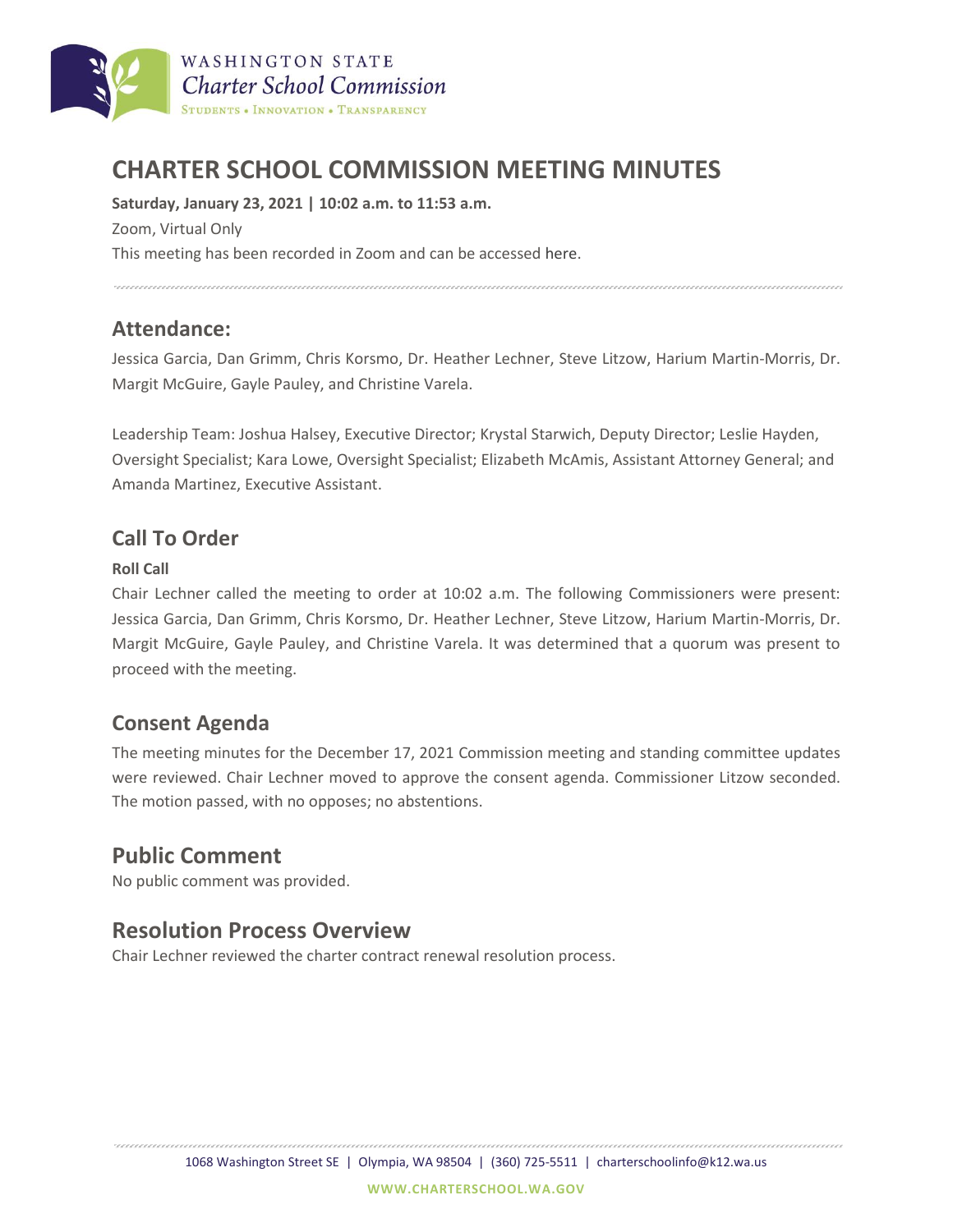# **Charter School Renewal Resolution: Rainier Prep**

#### **Executive Director Recommendation and Remarks**

Executive Director Halsey provided a brief overview of Rainier Prep's performance as outlined in the Recommendation Report published on December 14, 2020 and recommended that Rainier Prep's charter contract be renewed for a second term.

#### **Commission Questions for Operator**

Commissioners engaged in discussion with the Rainier Prep team.

#### **Commission Discussion and Resolution**

Chair Lechner moved to adopt resolution 21-03A which approves the charter school renewal application of Rainier Prep. Commissioner Korsmo seconded. Commissioners voted as follows: Don Felder, absent; Jessica Garcia, aye; Dan Grimm, aye; Chris Korsmo, aye; Heather Lechner, aye; Steve Litzow, aye; Harium Martin-Morris, aye; Kristina Mayer, absent; Margit McGuire, aye; Gayle Pauley, aye; and Christine Varela, aye. The vote was 9-0. The motion passed.

# **Charter School Renewal Resolution: Spokane International Academy**

#### **Executive Director Recommendation and Remarks**

Executive Director Halsey provided a brief overview of Spokane International Academy's performance as outlined in the Recommendation Report published on December 14, 2020 and recommended that Spokane International Academy's charter contract be renewed for a second term.

#### **Commission Questions for Operator**

Commissioners engaged in discussion with the Spokane International Academy team.

#### **Commission Discussion and Resolution**

Chair Lechner moved to adopt resolution 21-04A which approves the charter school renewal application of Spokane International Academy. Commissioner Litzow seconded. Commissioners voted as follows: Don Felder, absent; Jessica Garcia, aye; Dan Grimm, aye; Chris Korsmo, aye; Heather Lechner, aye; Steve Litzow, aye; Harium Martin-Morris, aye; Kristina Mayer, absent; Margit McGuire, aye; Gayle Pauley, aye; and Christine Varela, aye. The vote was 9-0. The motion passed.

### **Charter School Renewal Resolution: Summit Olympus**

#### **Executive Director Recommendation and Remarks**

Executive Director Halsey provided a brief overview of Summit Olympus' performance as outlined in the Recommendation Report published on December 14, 2020 and recommended that Summit Olympus' charter contract be renewed for a second term.

#### **Commission Questions for Operator**

Commissioners engaged in discussion with the Summit Olympus team.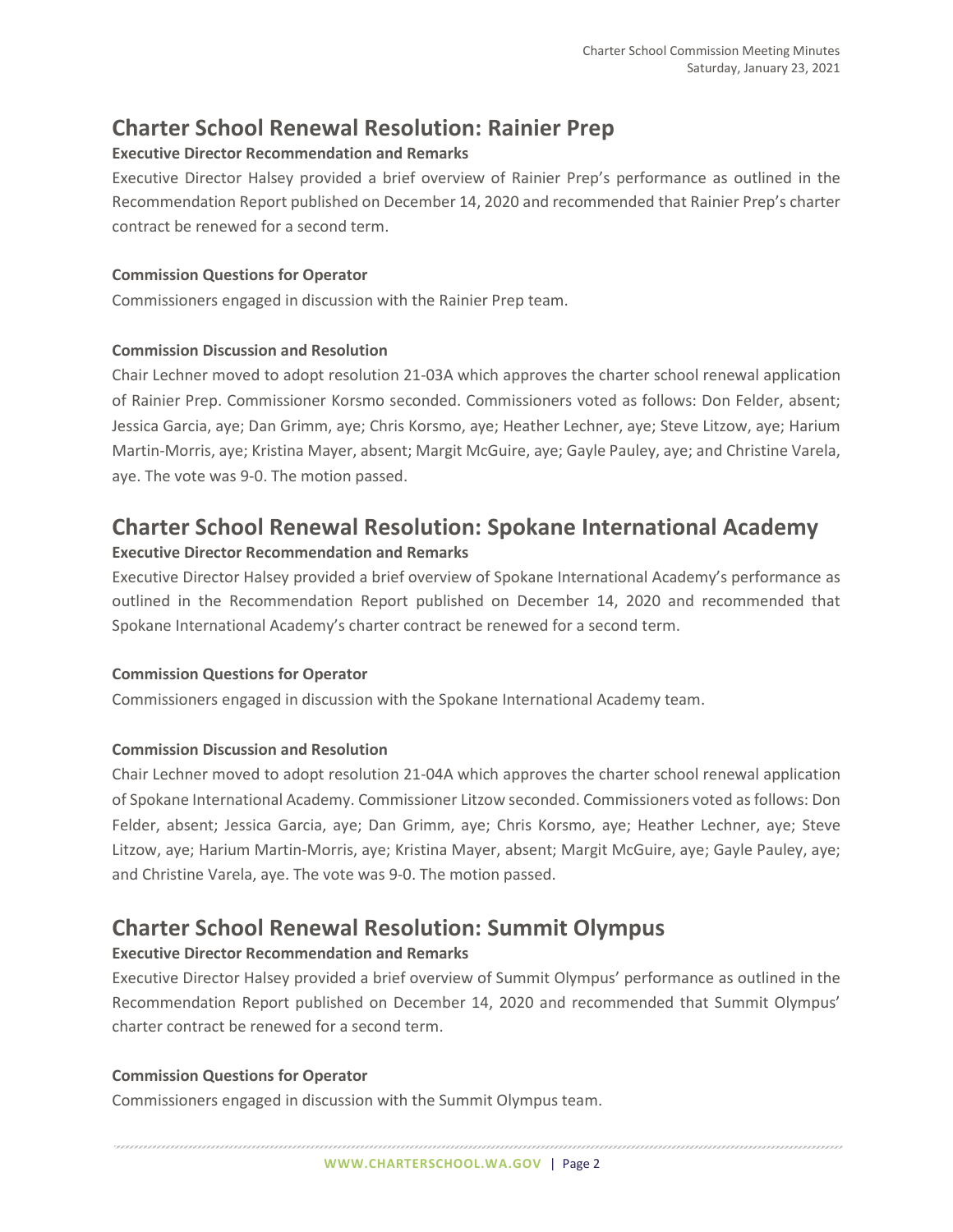#### **Commission Discussion and Resolution**

Chair Lechner moved to adopt resolution 21-05A which approves the charter school renewal application of Summit Olympus. Commissioner Litzow seconded. Commissioners voted as follows: Don Felder, absent; Jessica Garcia, aye; Dan Grimm, aye; Chris Korsmo, aye; Heather Lechner, aye; Steve Litzow, aye; Harium Martin-Morris, aye; Kristina Mayer, absent; Margit McGuire, aye; Gayle Pauley, aye; and Christine Varela, aye. The vote was 9-0. The motion passed.

### **Charter School Renewal Resolution: Summit Sierra**

#### **Executive Director Recommendation and Remarks**

Executive Director Halsey provided a brief overview of Summit Sierra's performance as outlined in the Recommendation Report published on December 14, 2020 and recommended that Summit Sierra's charter contract be renewed for a second term.

#### **Commission Questions for Operator**

Commissioners engaged in discussion with the Summit Sierra team.

#### **Commission Discussion and Resolution**

Commissioner Litzow moved to adopt resolution 21-06A which approves the charter school renewal application of Summit Sierra. Commissioner Korsmo seconded. Commissioners voted as follows: Don Felder, absent; Jessica Garcia, aye; Dan Grimm, aye; Chris Korsmo, aye; Heather Lechner, aye; Steve Litzow, aye; Harium Martin-Morris, aye; Kristina Mayer, absent; Margit McGuire, aye; Gayle Pauley, aye; and Christine Varela, aye. The vote was 9-0. The motion passed.

### **Chair Report**

#### **Educational Equity Policy Updates**

Chair Lechner provided an overview on the Educational Equity Policy updates. Nicole Franklin of Enhanced Interactions will be conducting interviews with Commissioners.

### **Executive Director Report**

#### **General Updates**

Executive Director Halsey provided COVID-19 updates. Commission staff continue to work with the currently operating and planning year schools to provide guidance and be a resource during this time. Schools are looking at being

Executive Director Halsey provided an update on the complaint policy and process. The draft policy will be on the standing committee agendas and will be brought back to the February Commission meeting for adoption.

Executive Director Halsey, Commissioners and staff recognized Commissioner Gayle Pauley's service to the Commission and the state of Washington.